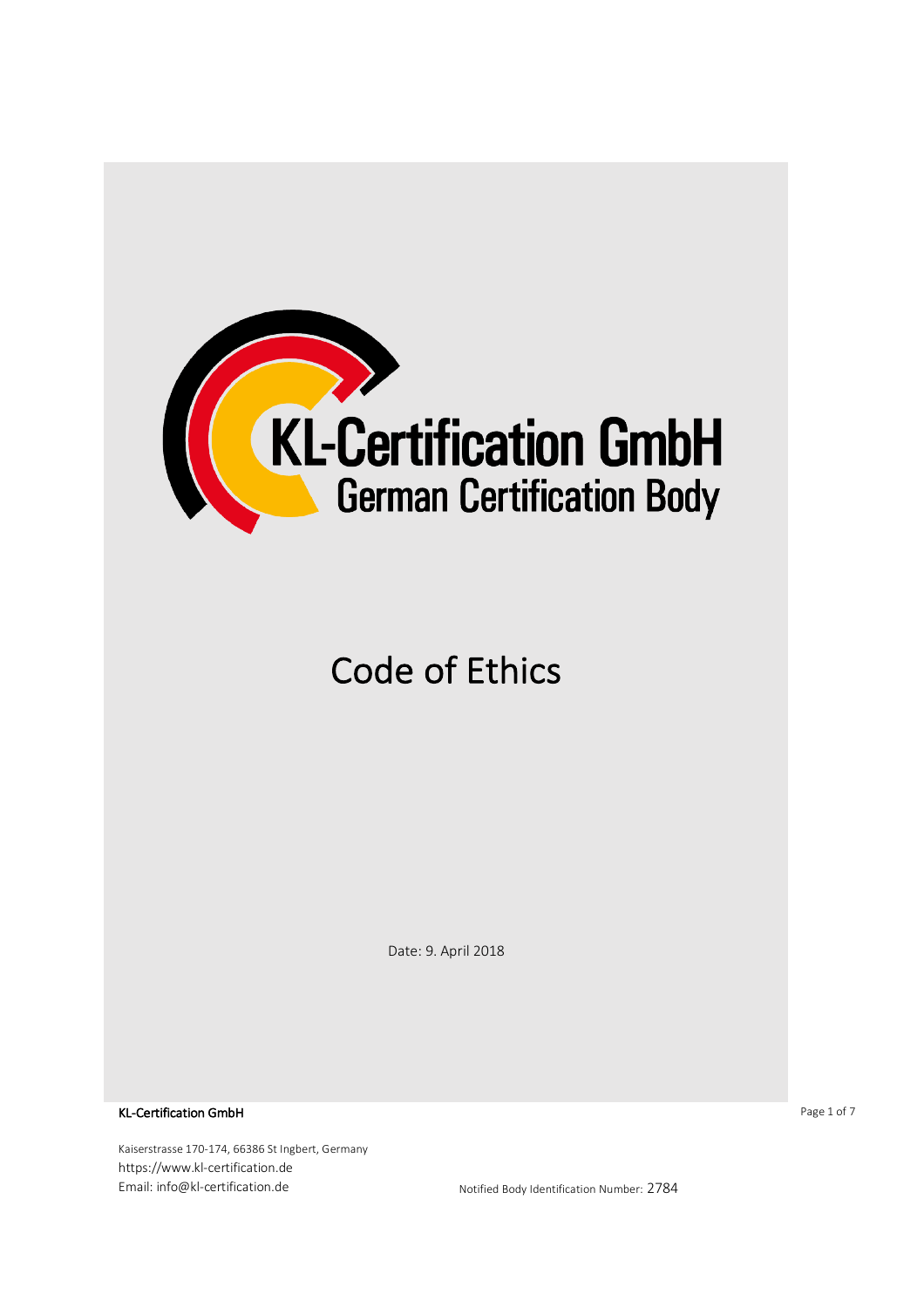

| 1 PURPOSE                                           | <u>3</u>                |
|-----------------------------------------------------|-------------------------|
| 2 SCOPE                                             | $\overline{\mathbf{3}}$ |
| 3 CODE                                              | 3                       |
| 3.1 WE OPERATE LAWFULLY                             | 3                       |
| 3.2 WE AVOID CONFLICTS IN INTERESTS                 | 4                       |
| WHAT DOES THAT MEAN TO ME?                          | 4                       |
| 3.3 WE DO NOT TOLERATE CORRUPTION                   | 4                       |
| WHAT DOES THAT MEAN TO ME?                          | 4                       |
| 3.4 WE PLAY FAIR                                    | 5                       |
| WHAT DOES THAT MEAN TO ME?                          | 5                       |
| 3.5 WE CAREFULLY HANDLE INFORMATION                 | 5                       |
| WHAT DOES THAT MEAN TO ME?                          | 5                       |
| 3.6 WE ARE FOLLOWING EXPORT CONTROL AND CUSTOMS LAW | 6                       |
| WHAT DOES THAT MEAN TO ME?                          | 6                       |
| 3.7 OCCUPATIONAL HEALTH AND SAFETY IS IN OUR FOCUS  | 6                       |
| WHAT DOES THAT MEAN TO ME?                          | 6                       |
| 3.8 WE CAREFULLY MANAGE ASSETS                      | 6                       |
| WHAT DOES THAT MEAN TO ME?                          | 6                       |
| 3.9 WE DO NOT SUPPORT MONEY LAUNDERING              | 7                       |
| WHAT DOES THAT MEAN TO ME?                          | $\overline{\mathbf{z}}$ |
| 3.10 WE DON'T TOLERATE DISCRIMINATION               | $\overline{\mathbf{z}}$ |
| WHAT DOES THAT MEAN TO ME?                          | 7                       |
| <b>4 SUMMARY</b>                                    | 7                       |

#### KL-Certification GmbH

Kaiserstrasse 170-174, 66386 St Ingbert, Germany https://www.kl-certification.de Email: info@kl-certification.de Notified Body Identification Number: 2784 Page 2 of 7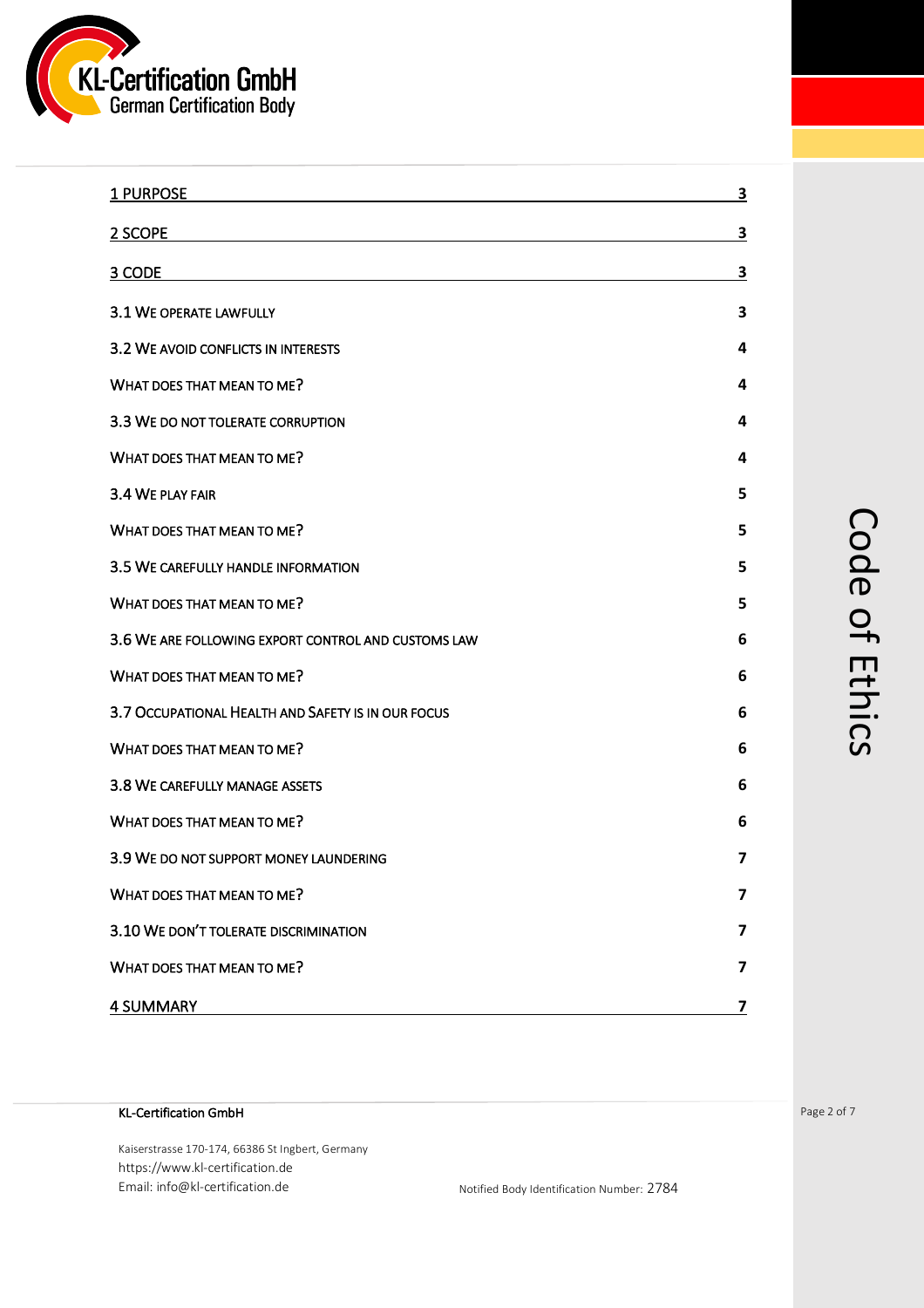

#### 1 PURPOSE

KL-Certification GmbH stands for high quality and a transparent and reliable service following the tradition of engineering work made in Germany.

It is our claim and promise to our employees, partners and customers to offer our service based on integrity, independence and lawfulness.

It is KL-Certification's company culture that our management acts as a role model, actively living up to and communicating the principles of our Code of Ethics.

KL-Certification's Code of Ethics is based on the ethical principles promoted by the United Nations and the code of ethics issued by the International Telecommunication Union.

#### 2 SCOPE

The Code of Ethics of KL-Certification GmbH is binding for all employees of the company worldwide.

All employees, suppliers and customers of KL-Certification GmbH have access to the Code of Ethics either as an electronic copy or via our homepage at https://www.kl-certification.de.

#### 3 CODE

#### 3.1 WE OPERATE LAWFULLY

In our daily work we continuously observe all applicable legislation. This includes but is not limited to national local laws, international regulations as well as rules and requirements set out by a specific certification scheme. It is our understanding that sustainable business for everyone's benefit may only be achieved by fair competition and strict conformity to the rules. Distortion of competition by corruption, cartels or embezzlement raises costs by causing significant fines and damage to our reputation and endangers the employment at KL-Certification GmbH.

We refuse to conduct unfair and/or dishonest business practices as well as corruption or bribery.

KL-Certification GmbH Breach of the law will not be tolerated and result in disciplinary action.

Kaiserstrasse 170-174, 66386 St Ingbert, Germany https://www.kl-certification.de Email: info@kl-certification.de Notified Body Identification Number: 2784 Page 3 of 7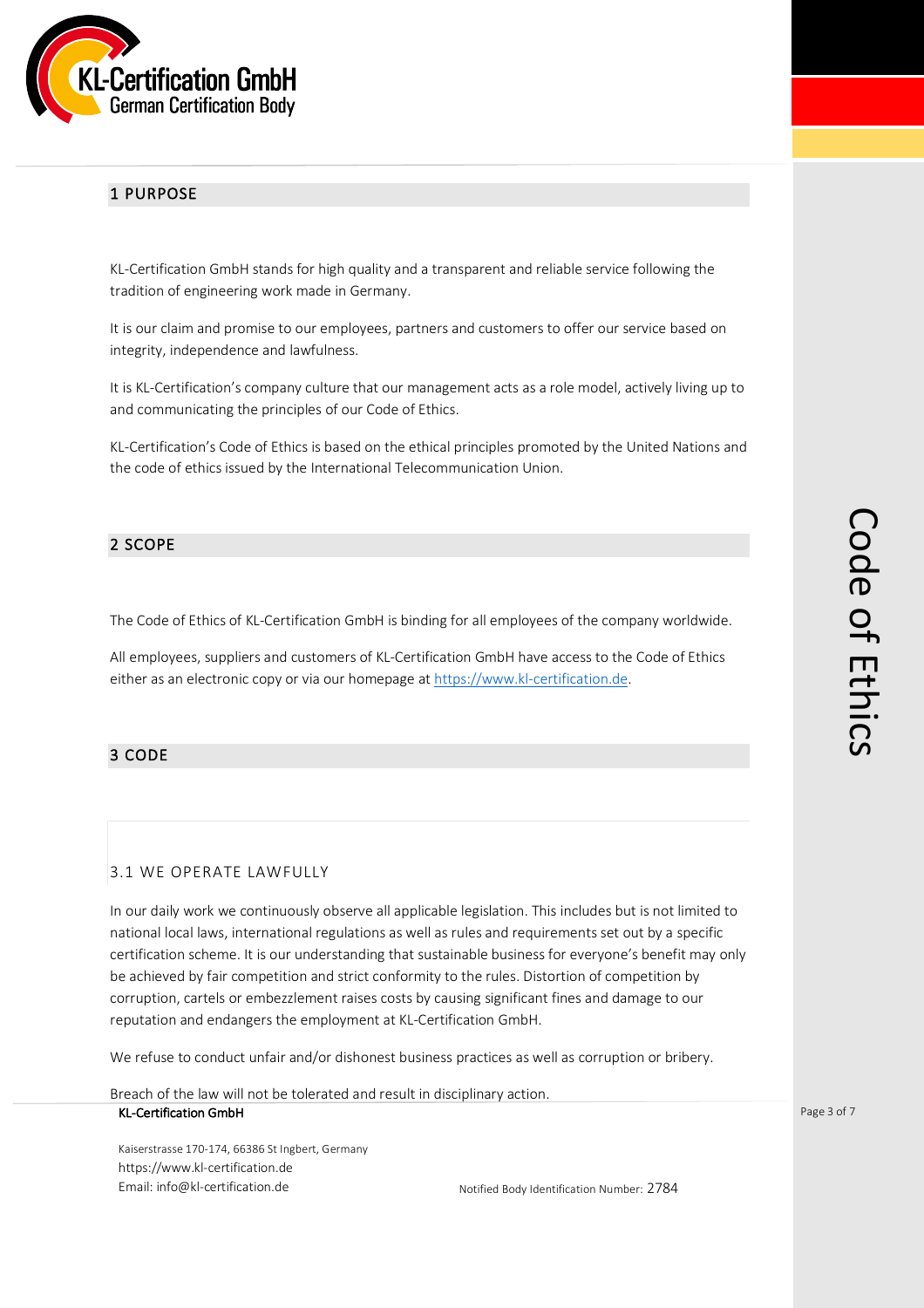

#### WHAT DOES THIS MEAN TO ME?

I, as an employee of KL-Certification GmbH, must comply to all applicable laws in my work.

#### 3.2 WE AVOID CONFLICTS IN INTERESTS

Transparency and reliability are the foundation of our success and a conflict of interest may damage this basis.

The source for such a conflict in interests may arise when private interests of KL-Certification GmbH employees are in contradiction to the interests of the company.

Examples are shareholding or employment of KL-Certification employees in suppliers, customers or competitors of KL-Certification GmbH.

#### WHAT DOES THAT MEAN TO ME?

We, as employees of KL-Certification GmbH, don't let personal interests influence our business decisions. Business decisions must be based on objective criteria.

# 3.3 WE DO NOT TOLERATE CORRUPTION

Corruption is one of the biggest distorts in the business world and causes damages to individuals as well as the society.

Corruption may lead to actions under civil and criminal law and is strictly prohibited for all employees of KL-Certification GmbH.

WHAT DOES THAT MEAN TO ME?

We, as employees of KL-Certification GmbH, keep our distance from offerings, promises or providings of any advantage being financial or of any other nature during the making of business decisions. This includes the giving as well as the receiving of such treatment.

#### KL-Certification GmbH

Kaiserstrasse 170-174, 66386 St Ingbert, Germany https://www.kl-certification.de Email: info@kl-certification.de Notified Body Identification Number: 2784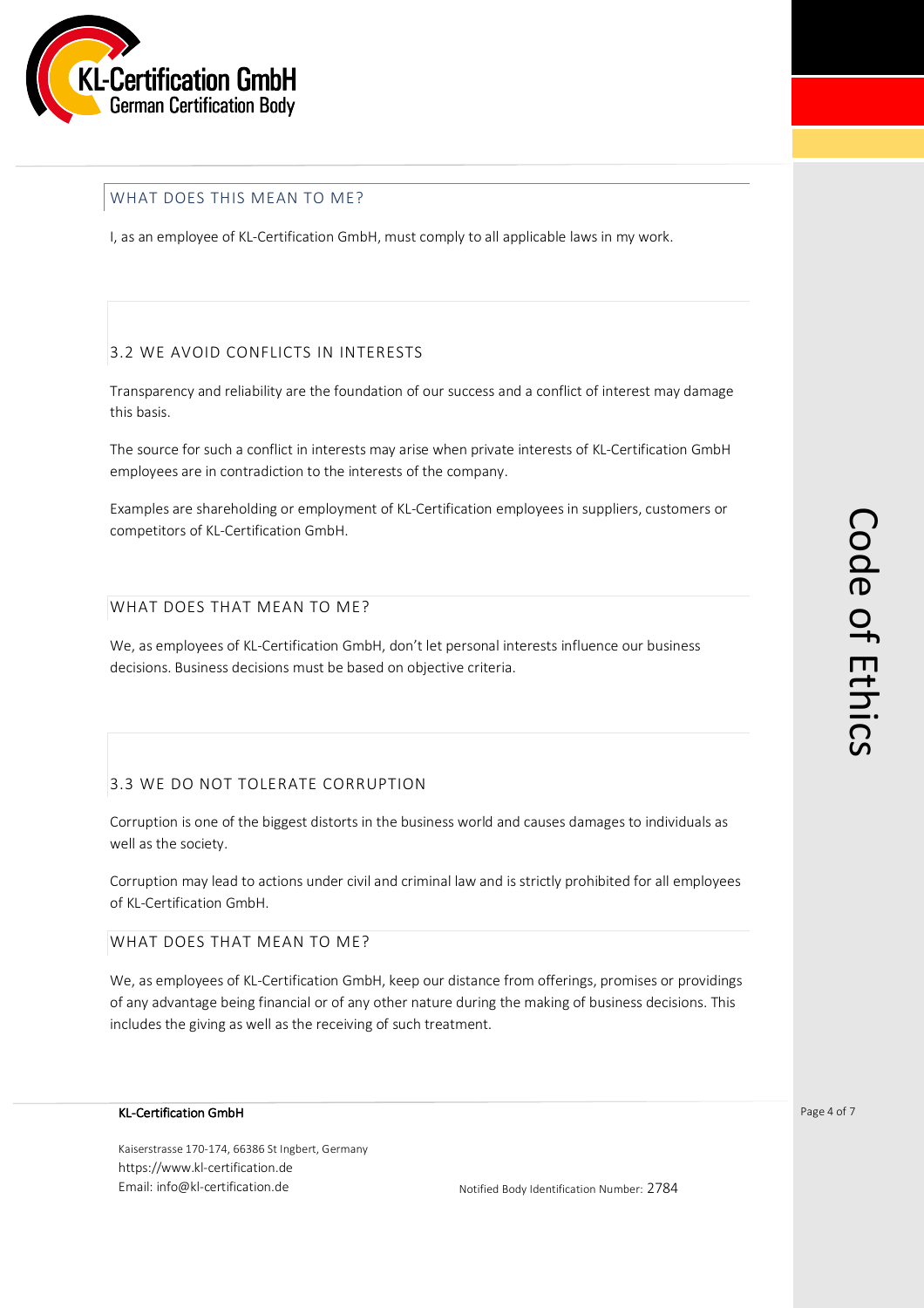

# 3.4 WE PLAY FAIR

Fair and free competition is the guarantee for effective consumer protection and the freedom of business. It is protected by antitrust laws and the abuse of cartels leading to market-domination.

#### WHAT DOES THAT MEAN TO ME?

We, as employees of KL-Certification GmbH, strictly distance ourselves from unlawful activities that eliminate, reduce or distort competition. We don't discriminate competitors through abuse of a market-dominating position.

## 3.5 WE CAREFULLY HANDLE INFORMATION

Access to and exchange of information and know-how is an essential part of our daily work. Transparency and fidelity in the handling of information is important for us in order to protect our company and our customers. This includes trade secrets, personal data and any other confidential information.

We commit ourselves to protect our own as well as third parties secrets and follow the applicable data privacy laws.

#### WHAT DOES THAT MEAN TO ME?

As an employee of KL-Certification GmbH, I will follow the correct documentation requirements as defined by law or in the internal procedures defined by KL-Certification GmbH and record all business activities accordingly.

#### KL-Certification GmbH

Kaiserstrasse 170-174, 66386 St Ingbert, Germany https://www.kl-certification.de Email: info@kl-certification.de **Notified Body Identification Number: 2784**  Page 5 of 7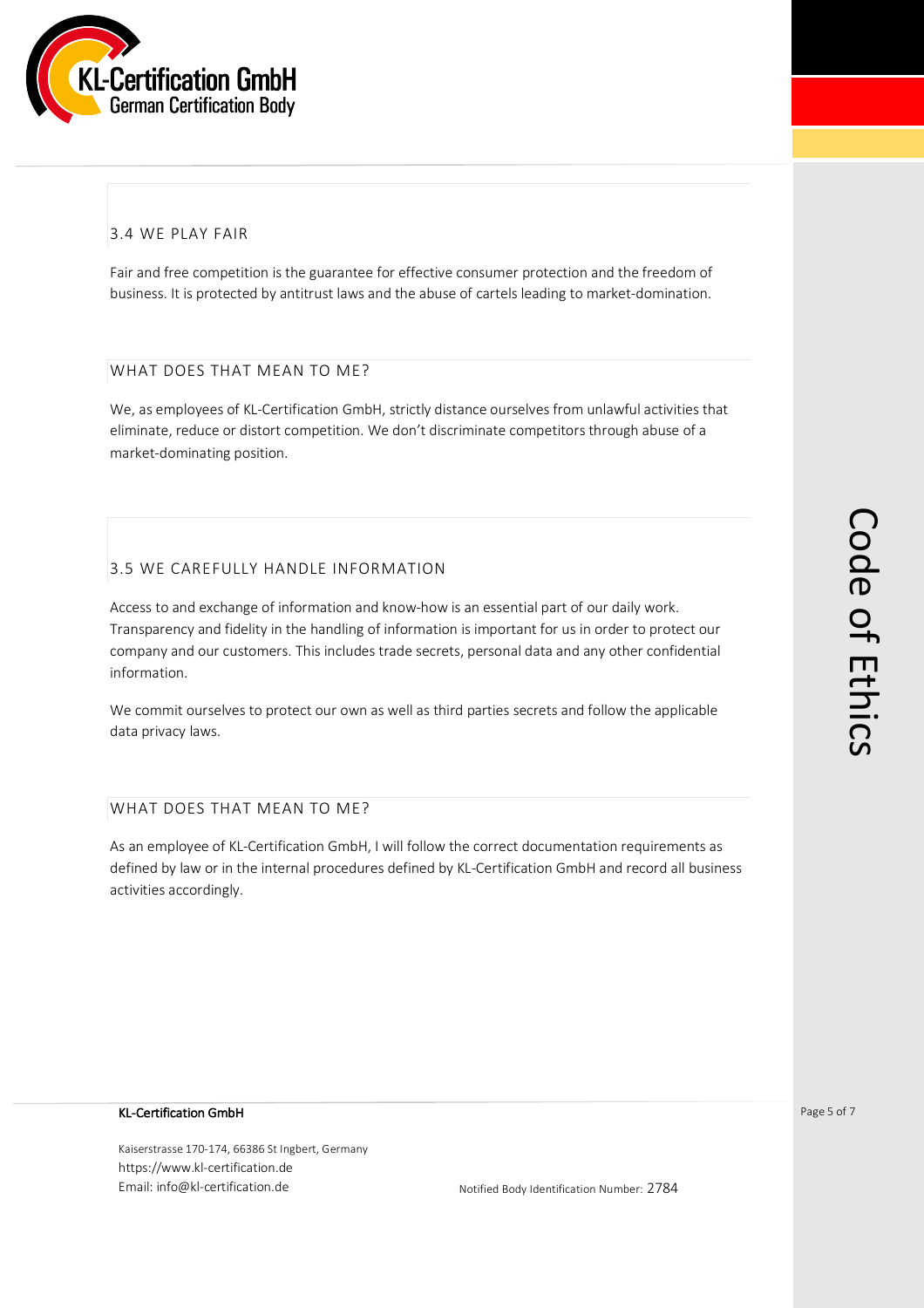

# 3.6 WE ARE FOLLOWING EXPORT CONTROL AND CUSTOMS LAW

As a company operating internationally KL-Certification GmbH is subject to various national and international foreign trade regulations. These laws regulate import, export and transfer of goods, technology, services, capital and currency.

#### WHAT DOES THAT MEAN TO ME?

While participating in cross-border transfers of services, I, as an employee of KL-Certification GmbH, must check and apply export control regulations applicable to the destination country.

## 3.7 OCCUPATIONAL HEALTH AND SAFETY IS IN OUR FOCUS

Our employees are the company's capital and our primary focus.

#### WHAT DOES THAT MEAN TO ME?

We, as employees of KL-Certification GmbH, ensure that our workplaces are safe. We communicate any inconsistencies and support a healthy and safe working environment.

#### 3.8 WE CAREFULLY MANAGE ASSETS

The business assets of KL-Certification GmbH as well as the assets of our customers are handled with the appropriate care. And they are only used for business purpose.

#### WHAT DOES THAT MEAN TO ME?

KL-Certification GmbH All KL-Certification GmbH employees will handle the business assets with care and attention being either the assets of KL-Certification GmbH themselves or the assets of one or our business partners.

Kaiserstrasse 170-174, 66386 St Ingbert, Germany https://www.kl-certification.de Email: info@kl-certification.de Notified Body Identification Number: 2784 Page 6 of 7